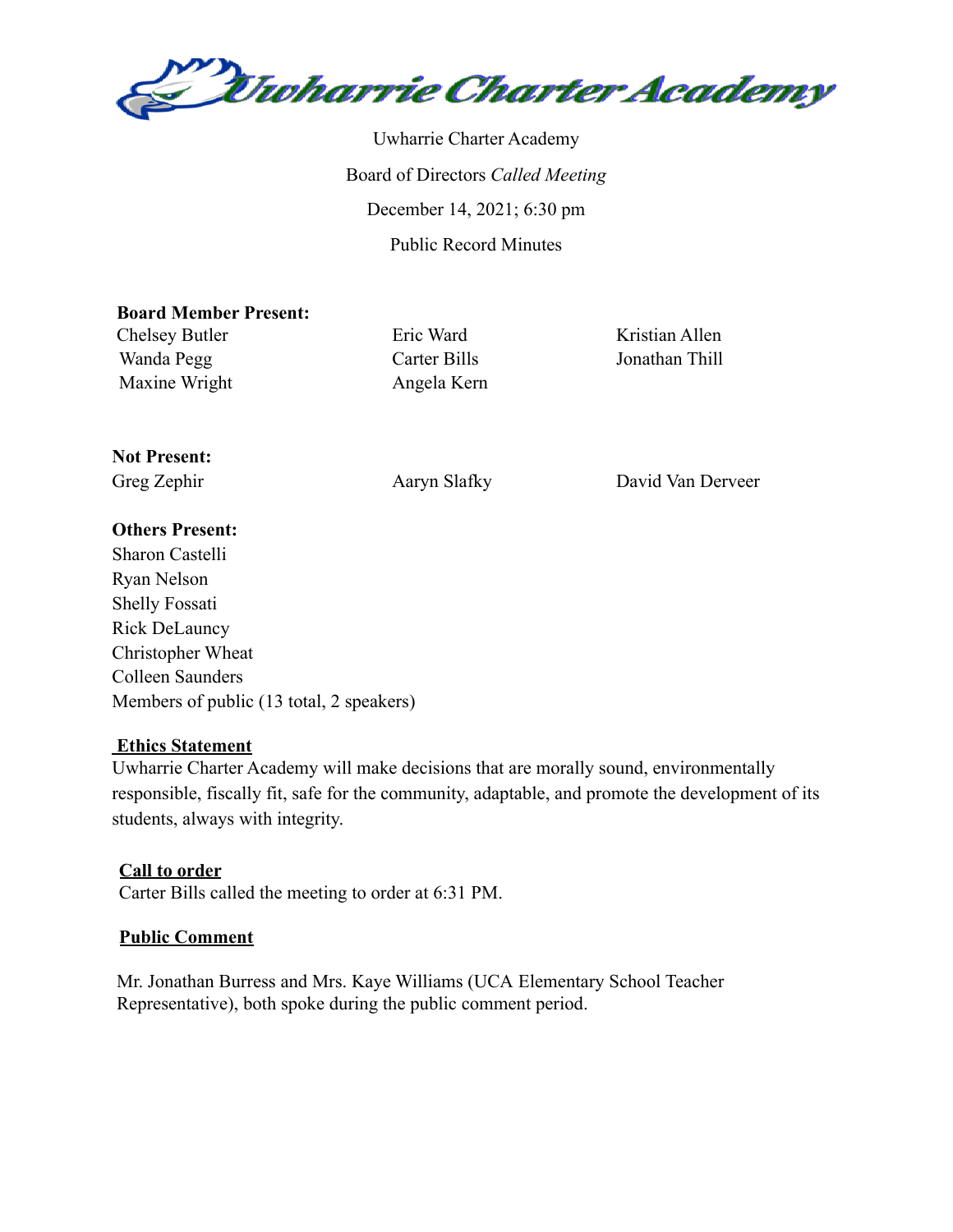

Mr. Buress raised concerns over a writing assignment that was recently given to students regarding the electoral college. He feels that teachers are overstepping classroom boundaries by "forcing beliefs on fragile minds without authority or consent." Mr. Burress would like to see the board do more to embrace the UCA code of Ethics.

Mrs. Williams presented board members with a spreadsheet detailing hours and money spent in the classroom of nineteen UCA elementary school teachers. Elementary school teachers have concerns about the number of materials they are personally providing for classrooms, limited storage space, and feel that there is a lack of provided curriculum materials. Mrs. Williams noted that although things have improved tremendously over the last year under Dr. Castelli's leadership, there is still a significant time lapse between asking and receiving materials. Teachers also raised concerns that other local school systems recently received a bonus, and are hoping that they will also receive a bonus.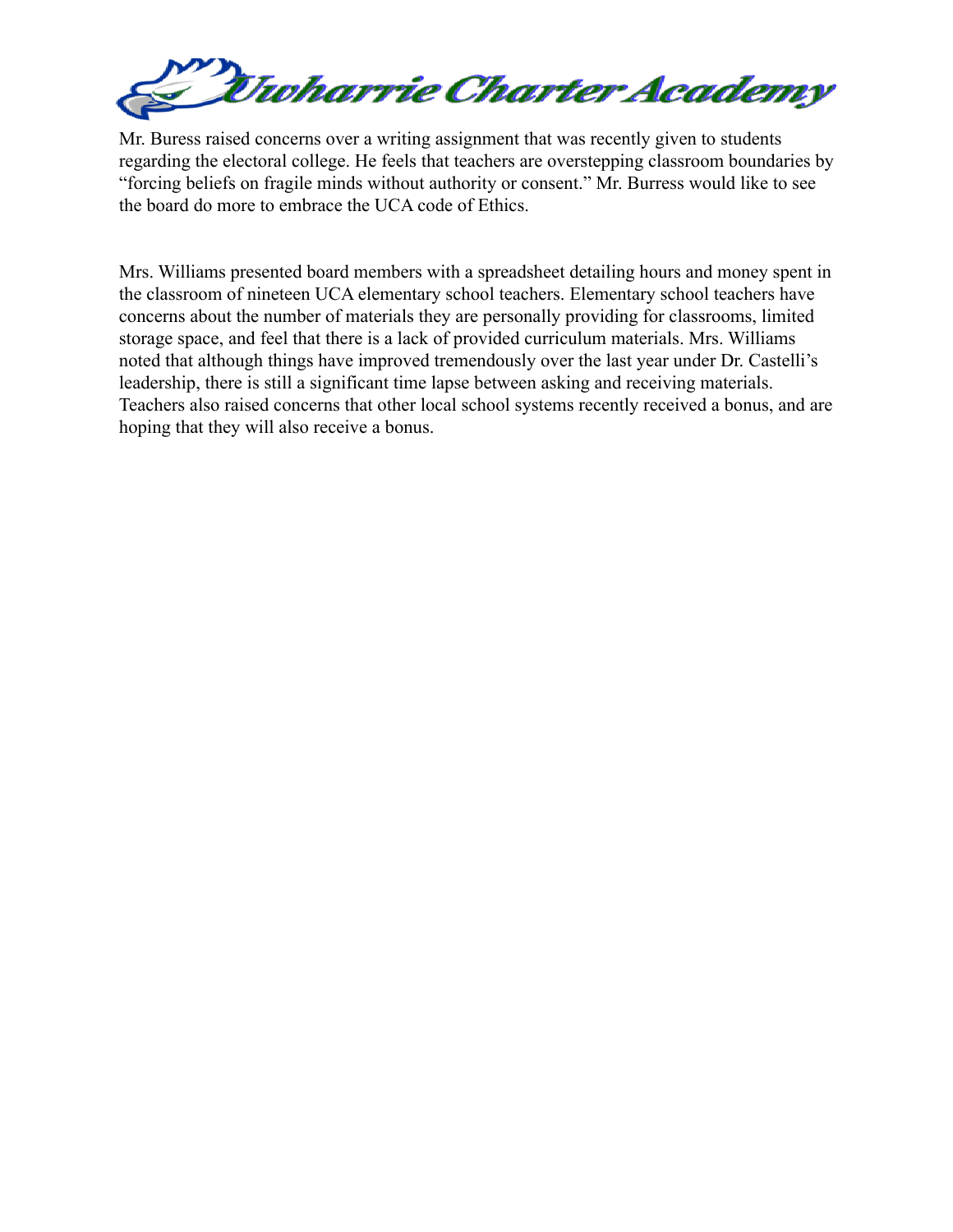

### **1) Guaranteed Max Price for Capital Project and proposed Bond structure (***voted needed***)**

Mr. Wheat presented the following updated timeline for the new high school construction project.

- Confirm guaranteed max price for project on December 14th.
- Complete bond issuance and closing, January 2022
- Break ground for construction, late January or early February 2022
- Construction completion, March/April 2023
- Furnish new high school, May/June 2023
- Move elementary school to existing high school, June/July 2023
- Grand opening for both elementary school and high school, August 2023

Mr. Wheat shared that the board had previously approved the \$32.5 bond issuance during the November board meeting. The guaranteed max price for construction is \$31.5 million (leaving \$1 million for closing and debt reserve). This price excludes a projected \$700,000 in sales tax that will be periodically reimbursed throughout the duration of the build. This cost also preserves the current timeline and total square footage of the new high school, Career Academy/Trades Academy, and Central Office.

Mr. Wheat shared that the next step in the process is contract development.

Mr. Thill asked if there was any chance that fluctuation of material prices due to unforeseeable circumstances would change the guaranteed max price. Mr. Wheat confirmed that the guaranteed max price would not change under any circumstances.

Mr. Ward shared that this information had been thoroughly vetted by the Finance Committee and commended UCA executive staff for their significant contributions thus far to this project.

A motion was made by Mr. Ward, seconded by Mrs. Allen, to approve the guaranteed max price for the high school capital project and proposed bond structure for the amount of \$31.5 million. Vote taken by roll call. All in favor. None opposed. Motion carried.

#### **2) SOP on Political Activities and Classroom Displays (** *vote needed***)**

Mrs. Allen reported that the Governance Committee had thoroughly reviewed and approved the Political Activities Policy.

Dr. Castelli went over the highlights of the new policy.

A motion was made by Mrs. Allen, seconded by Mrs. Pegg, to approve the SOP on Political Activities and Classroom Displays. Vote taken by roll call. All in favor. None opposed. Motion carried.